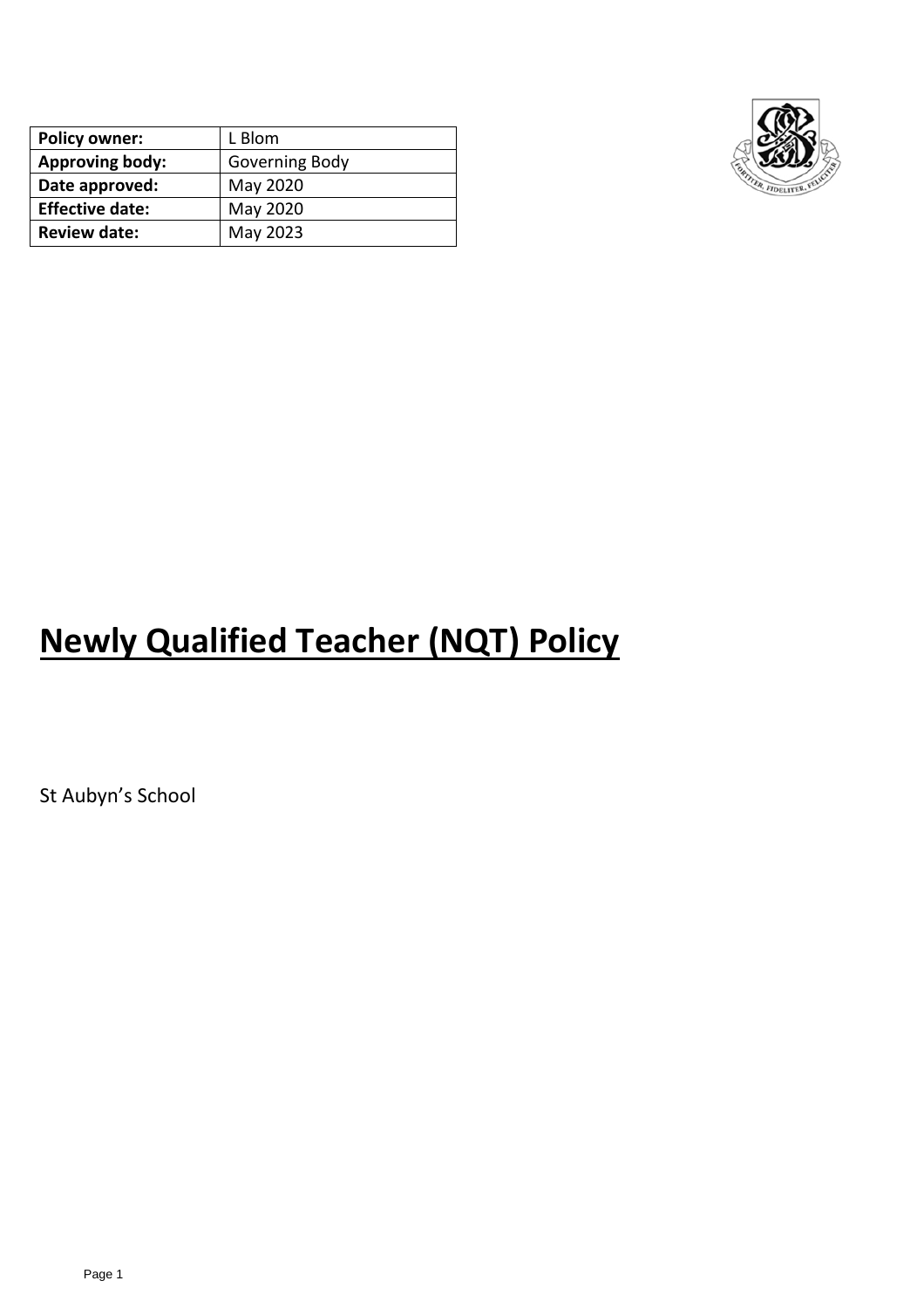# **Contents**

# <span id="page-1-0"></span>**1. Aims**

The school aims to:

- Run an NQT induction programme that meets all the statutory requirements
- Provide NQTs with a supportive environment that develops them and equips them with the tools to be effective and successful teachers
- Ensure all staff understand their role in the induction programme

# <span id="page-1-1"></span>**2. Legislation and statutory guidance**

This policy is based on the Department for Education's statutory guidance Induction for Newly Qualified Teachers [\(England\)](https://www.gov.uk/government/publications/induction-for-newly-qualified-teachers-nqts) an[d The Education \(Induction Arrangements for School Teachers\) \(England\) Regulations 2012.](http://www.legislation.gov.uk/uksi/2012/1115/contents/made)

The 'relevant standards' referred to below are the [Teachers' Standards](https://www.gov.uk/government/publications/teachers-standards).

# <span id="page-1-2"></span>**3. The induction programme**

For a full-time NQT, the induction programme will typically last for a single academic year. Part-time NQTs will serve a full-time equivalent.

The programme is quality assured by ISTIPS, our 'appropriate body'.

#### **3.1 Posts for induction**

Each NQT will:

- Be provided with the necessary employment tasks, experience and support to enable them to demonstrate satisfactory performance against the relevant standards throughout, and by the end of, the induction period
- Have an appointed Induction Tutor, who will have qualified teacher status (QTS)
- Have a reduced timetable to allow them to undertake activities in their induction programme, with no more than 90% of the timetable of our existing teachers on the main scale pay range
- Regularly teach the same class or classes
- Take part in similar planning, teaching and assessment processes as other teachers working in similar posts
- Not be given additional non-teaching responsibilities without appropriate preparation and support
- Not have unreasonable demands made upon them
- Not normally teach outside the age range and/or subjects they have been employed to teach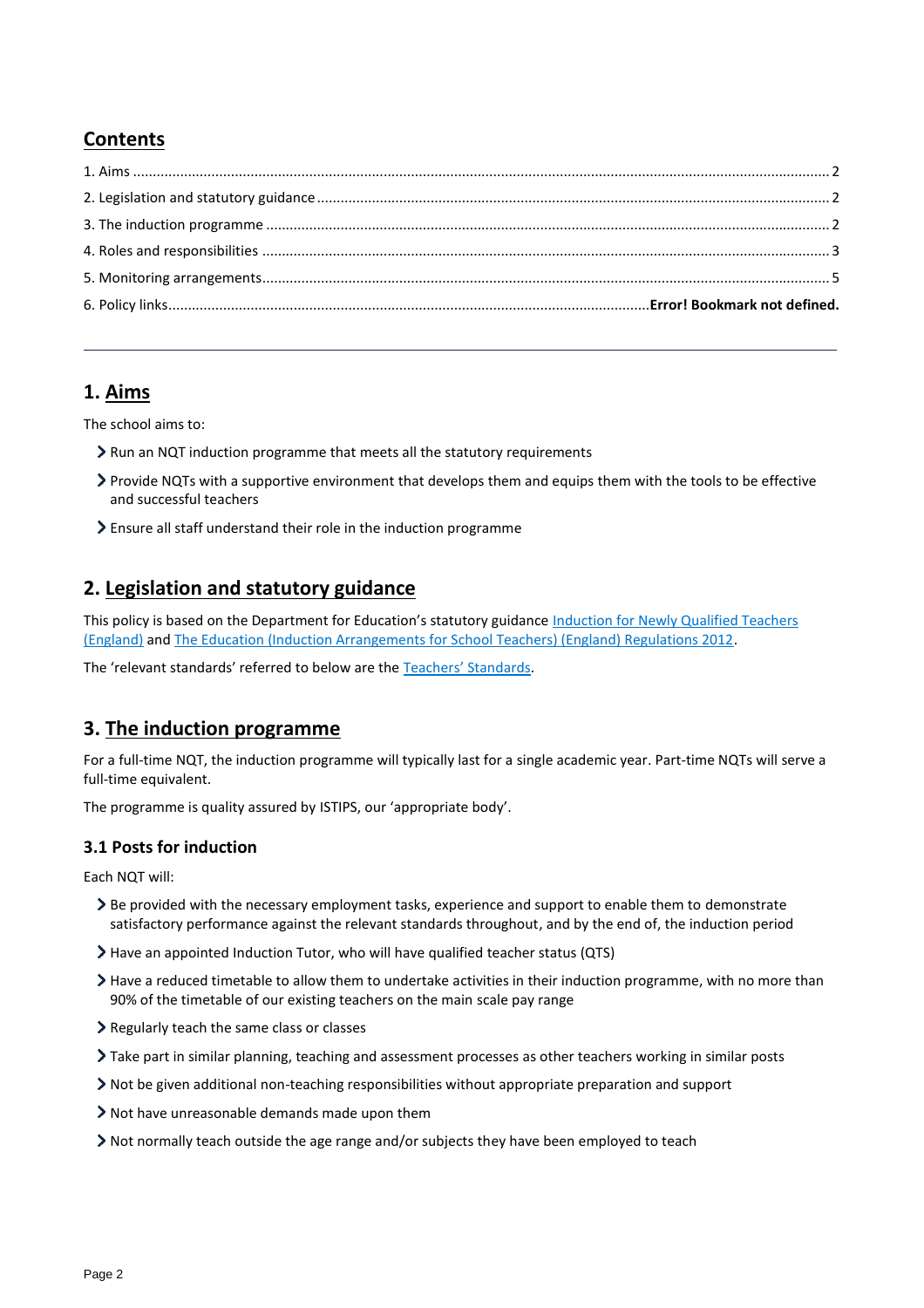Not be presented with unreasonably demanding pupil discipline problems on a day-to-day basis

## **3.2 Support for NQTs**

We support NQTs with:

- Their designated Induction Tutor, who will provide day-to-day monitoring and support, and co-ordinate their assessments
- Observations of their teaching at regular intervals, and follow-up discussions with prompt and constructive feedback
- Regular professional reviews of their progress, to take place on a monthly basis, at which we will review their objectives and revise them in relation to the relevant standards and their current needs and strengths
- Opportunities to observe experienced teachers, either within the school or at another school with effective practice

#### **3.3 Assessments of NQT performance**

Formal assessment meetings will take place on a termly basis, carried out by the NQT's Induction Tutor (Head of Department).

These meetings will be informed by clear and transparent evidence gathered during the preceding assessment period and drawn from the NQT's work as a teacher and from their induction programme. Copies of the evidence relied on will be provided to the NQT and the appropriate body.

After these meetings, formal assessment reports will be completed that clearly show how the NQT is performing against the relevant standards.

At the end of the programme, NQTs will take part in a final formal assessment meeting. The outcomes of this meeting will be used by the Headteacher and Head of Department to decide whether the NQT's performance is satisfactory against the relevant standards. The decision will be written up in a final assessment form.

The NQT can add their own comments to this final form.

The form will then be sent to the appropriate body, who will make the final decision on whether the NQT has passed their induction period.

#### **3.4 At-risk procedures**

If it becomes clear the NQT is not making sufficient progress, additional monitoring and support measures must be put in place immediately, meaning:

- Areas in which improvement is needed are identified
- Appropriate objectives are set to guide the NQT towards satisfactory performance
- An effective support programme is put in place to help the NQT improve their performance

If there are still concerns about the NQT's progress at their next formal assessment, so long as it is not the final assessment, the Headteacher will discuss this with the NQT, updating objectives as necessary and giving details of the improvement plan for the next assessment period.

# <span id="page-2-0"></span>**4. Roles and responsibilities**

#### **4.1 Role of the NQT**

The NQT will:

Provide evidence that they have Qualified Teacher Status (QTS) and are eligible to start induction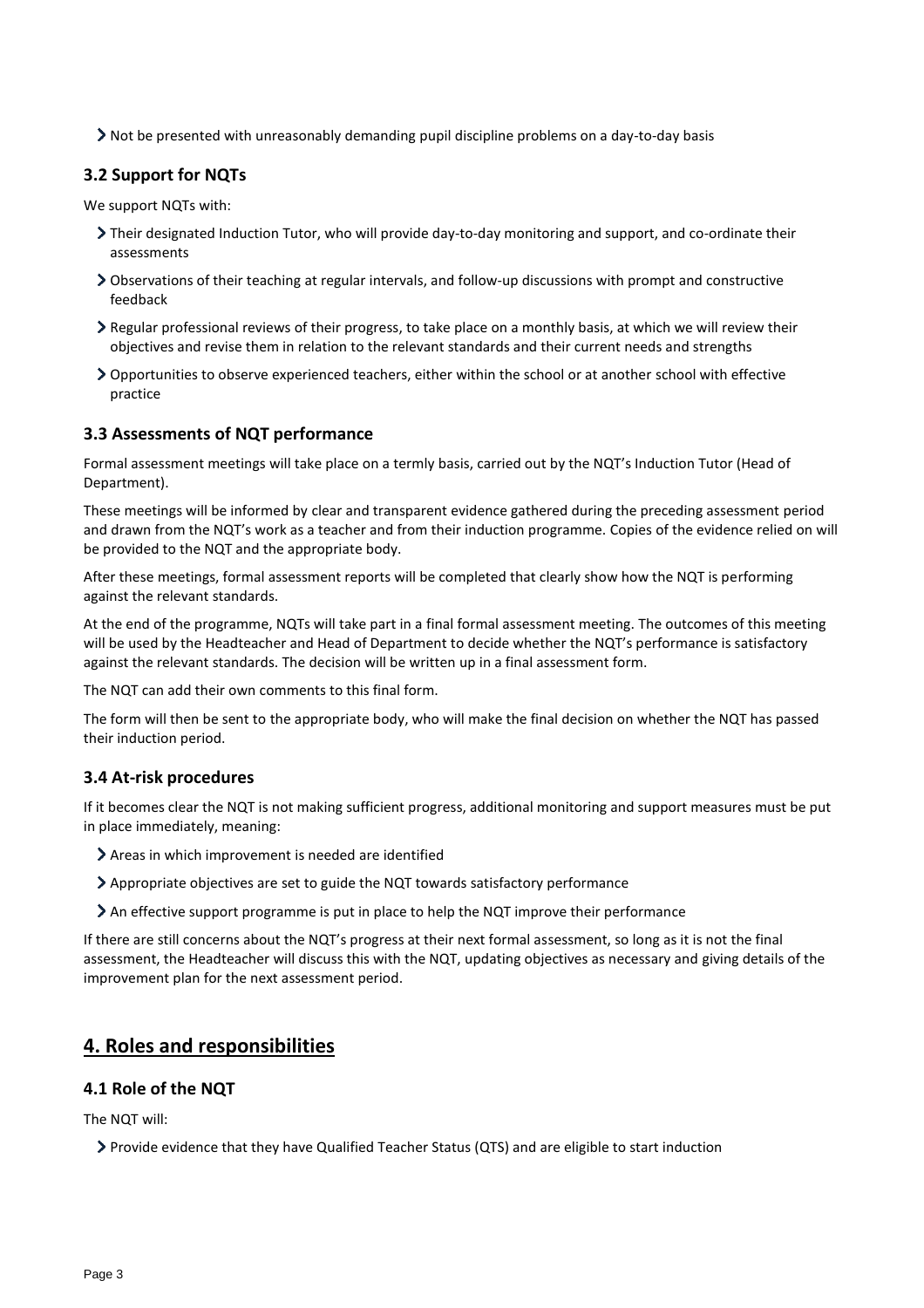- Meet with their Induction Tutor at the start of the programme to discuss and agree priorities, and keep these under review
- Agree with their Induction Tutor how best to use their reduced timetable allowance
- Provide evidence of their progress against the relevant standards
- Participate fully in the monitoring and development programme
- Participate in scheduled classroom observations, progress reviews and formal assessment meetings
- Agree with their Induction Tutor the start and end dates of the induction period, and the dates of any absences from work during the period
- > Keep copies of all assessment forms

#### **If the NQT has any concerns**, they will:

- Raise these with their Induction Tutor as soon as they can
- Consult with their contact at the appropriate body at an early stage if there are difficulties in resolving issues with their tutor or within the school

### **4.2 Role of the Headteacher**

The Headteacher will:

- Check that the NQT has been awarded QTS and whether they need to serve an induction period
- Agree, in advance of the NQT starting, who will act as the appropriate body
- Notify the appropriate body when an NQT is taking up a post and undertaking induction
- Make sure the NQT's post is suitable according to statutory guidance (see section 3.1 above)
- Ensure the Induction Tutor is appropriately trained and has sufficient time to carry out their role effectively
- Ensure the NQT's progress is reviewed regularly, including through observations and feedback of their teaching
- Ensure that formal assessments are carried out and reports completed and sent to the appropriate body
- Maintain and keep accurate records of employment that will count towards the induction period
- Make the governing board aware of the support arrangements in place for the NQT
- Make a recommendation to the appropriate body on whether the NQT's performance against the relevant standards is satisfactory
- Participate in the appropriate body's quality assurance procedures of the induction programmes
- Keep all relevant documentation, evidence and forms on file for 6 years

#### **4.3 Role of the Induction Tutor**

The Induction Tutor will:

- Provide guidance and effective support to the NQT, including coaching and mentoring
- Carry out regular progress reviews throughout the induction period
- Undertake formal assessment meetings during the induction period, coordinating input from other colleagues as appropriate
- Inform the NQT during the assessment meeting of the judgements to be recorded on their formal assessment record and invite the NQT to add their own comments
- Ensure that the NQT's teaching is observed and feedback is provided